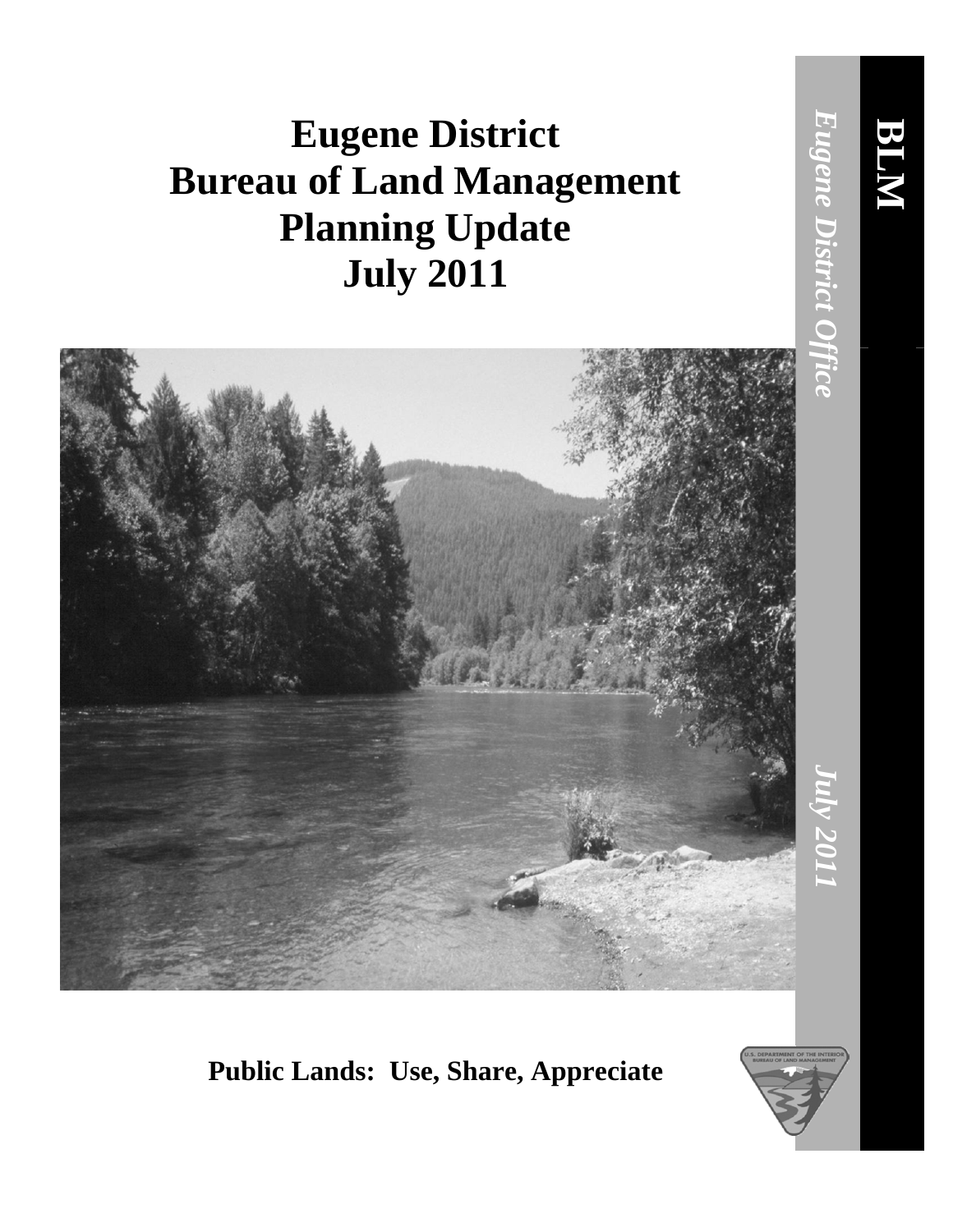## **A Note from the District Manager**

This document is designed to serve as a scoping tool for upcoming projects on the Eugene District. If you would like to provide issues, concerns, or opportunities relative to one or more of the projects, I encourage you to contact the project lead. For some of the projects listed we have conducted or will be conducting additional scoping based on our knowledge of the project and potentially interested parties.

For projects identified in this planning update, the Eugene District has begun preparation of National Environmental Policy Act documentation to evaluate the consequences of undertaking these proposed actions. On March 31, 2011, the United States District Court for the District of Columbia vacated and remanded the administrative withdrawal of the Eugene District's 2008 Record of Decision and Resource Management Plan (*Douglas Timber Operators et al. v. Salazar*). The Eugene District will design these projects to conform to both the 2008 Eugene District ROD and RMP and the 1995 RMP. Consequently, these projects will be consistent with the goals and objectives in both the 1995 RMP and 2008 ROD and RMP.

Thank you for your continued interest in public land management.

Ginnie Grilley Eugene District Manager

Bureau of Land Management Eugene District Office P.O. Bo 10226 Eugene, OR 97440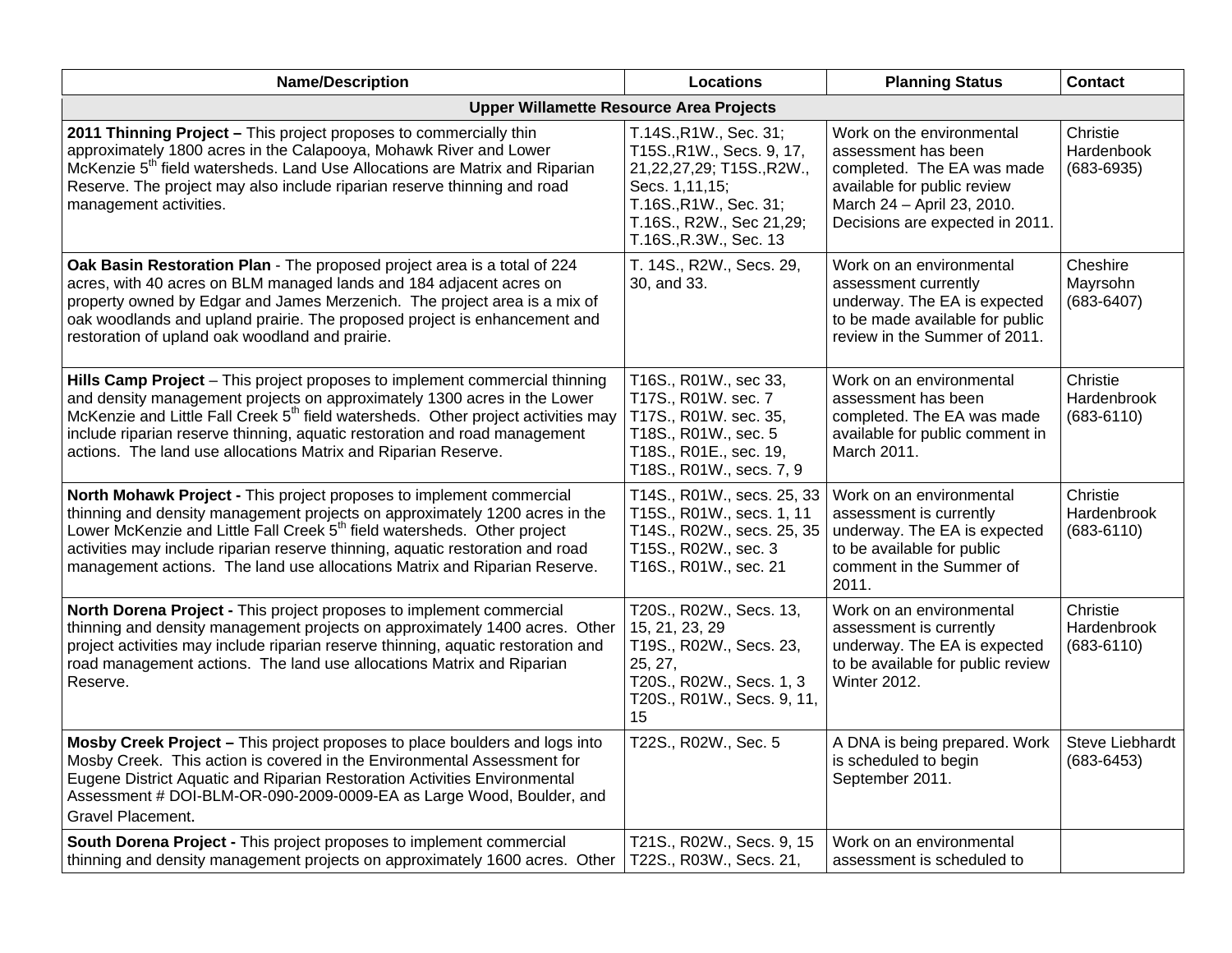| project activities may include thinning in Riparian Management Areas, aquatic<br>restoration and road management actions. The land use allocations are Timber<br>Management, Riparian Management Areas and Late-Successional<br>Management Areas.                  | 27<br>T21S., R03W., Sec. 25                               | begin Winter 2012.                                                                                                                             |                                       |  |  |
|--------------------------------------------------------------------------------------------------------------------------------------------------------------------------------------------------------------------------------------------------------------------|-----------------------------------------------------------|------------------------------------------------------------------------------------------------------------------------------------------------|---------------------------------------|--|--|
| <b>Siuslaw Resource Area Proposed Projects</b>                                                                                                                                                                                                                     |                                                           |                                                                                                                                                |                                       |  |  |
| Farman Flats - Pursuant to the Upper Siuslaw Landscape Plan environmental<br>assessment this project would thin approximately 320 acres in the planning<br>area. The land use allocations are LSR and Riparian Reserve.                                            | T19S-R7W-Sec27                                            | A DNA has been prepared. The<br>timber sale was re-auctioned in<br>February 2011, but went no bid.                                             | Sharmila<br>Premdas<br>$(683 - 6794)$ |  |  |
| Kelly Creek - Pursuant to the Upper Siuslaw Landscape Plan environmental<br>assessment this project would thin approximately 252 acres in the planning<br>area. The land use allocations are Matrix and Riparian Reserve.                                          | T20S-R4W-Sec29                                            | A DNA has been prepared. This<br>timber sale was not awarded<br>and will be prepared for re-<br>auction, pending findings in the<br>DNA.       | Sharmila<br>Premdas<br>$(683 - 6794)$ |  |  |
| North Creek - Pursuant to the Upper Siuslaw Landscape Plan environmental<br>assessment this project would thin approximately 77 acres in the planning area.<br>The land use allocations are LSR and Riparian Reserve.                                              | T19S-R8W-Sec13                                            | A DNA was prepared. The<br>timber sale auction occurred in<br>June 2011.                                                                       | Sharmila<br>Premdas<br>$(683 - 6794)$ |  |  |
| Hawley Creek - Pursuant to the Upper Siuslaw Landscape Plan environmental<br>assessment this project would thin approximately 225 acres in the planning<br>area. The land use allocations are Matrix and Riparian Reserve.                                         | T19S-R4W-Sec33<br>T20W-R4W-Sec5                           | A DNA has been prepared. This<br>timber sale was not awarded<br>and will be prepared for re-<br>auction, pending findings in the<br><b>DNA</b> | Sharmila<br>Premdas<br>$(683-6794)$   |  |  |
| MJ - Pursuant to the Upper Siuslaw Landscape Plan environmental<br>assessment this project would thin approximately 45 acres in the planning area.<br>The land use allocations are LSR and Riparian Reserve.                                                       | T19S-R8W-Sec33<br>T20S-R8W-Sec3                           | A DNA will be prepared. The<br>timber sale auction will occur in<br>August 2011, pending findings<br>in the DNA                                | Sharmila<br>Premdas<br>$(683 - 6794)$ |  |  |
| Turnpike - Pursuant to the Upper Siuslaw Landscape Plan environmental<br>assessment this project would thin approximately acres in the planning area.<br>The land use allocations are LSR and Riparian Reserve.                                                    | T19S-R7W-Sec33                                            | A DNA will be prepared. The<br>timber sale auction will occur in<br>August 2011, pending findings<br>in the DNA                                | Sharmila<br>Premdas<br>$(683 - 6794)$ |  |  |
| Pre-commercial thinning - Pre-commercial thinning will occur on<br>approximately 219 acres in the Siuslaw Resource Area, accomplished primarily<br>by manual cutting of competing trees in young Douglas fir stands using small<br>mechanical devices (chainsaws). | Various locations within<br>the Siuslaw Resource<br>Area. | A CX was prepared                                                                                                                              | Mark Stephen<br>$(683 - 6439)$        |  |  |